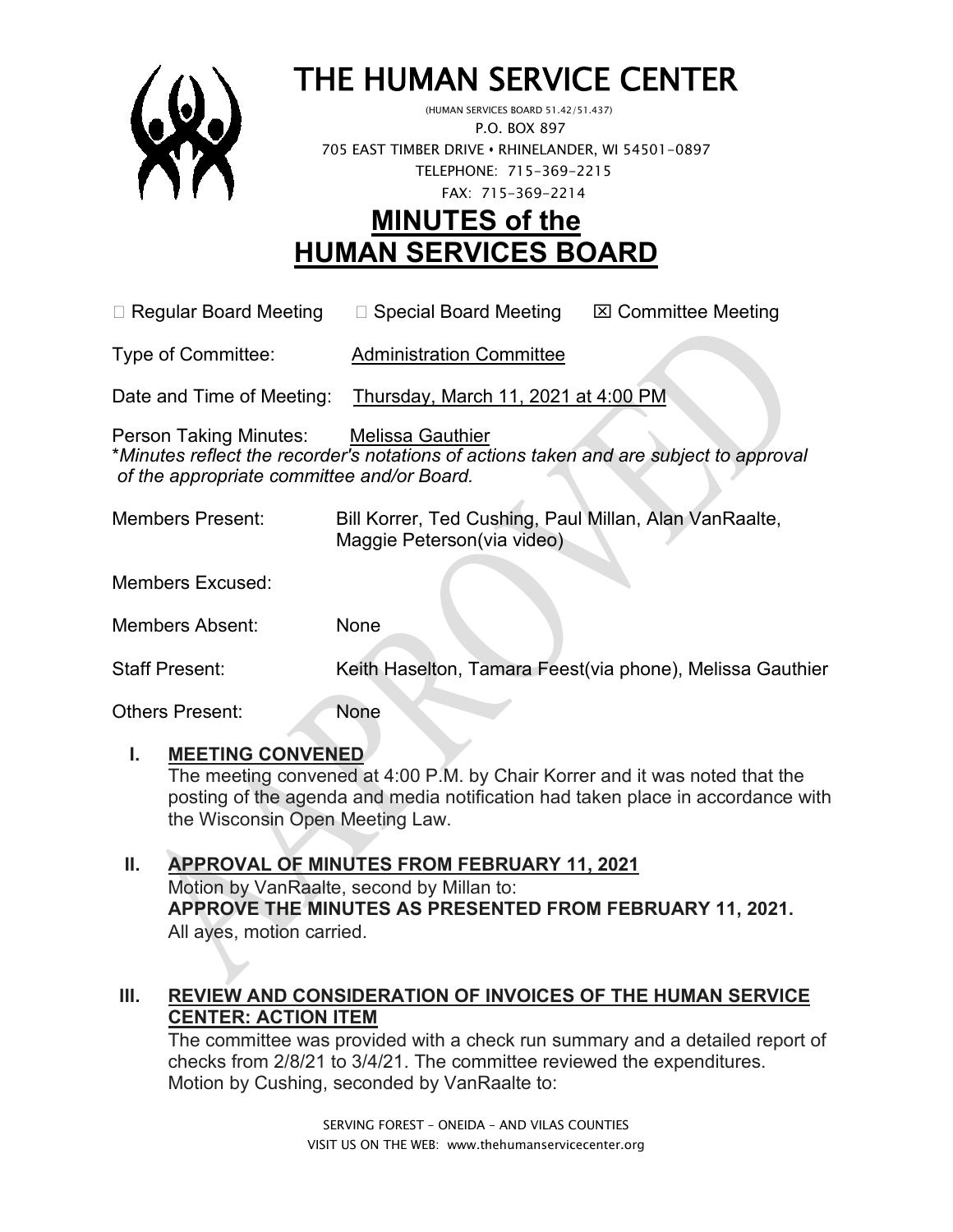#### **APPROVE THE 2/8/21 to 3/4/21 INVOICES OF THE HUMAN SERVICE CENTER IN THE AMOUNT OF \$556,133.64.**

All ayes, motion carried.

#### **IV. EHR OPTIONS: DISCUSSION ITEM**

Feest reported that Netsmart, HSC's current electronic health records system, has been unable to perform the several functions needed for our agency. Feest reported that HSC has exhausted the resources Netsmart has to offer in resolving their software issues. Feest reported that HSC has had contact with a consulting firm to discuss what they could offer to help improve Netsmart for our agency's purpose and will also begin to research other EHR systems to consider the best avenue for moving forward. Haselton reported that he will bring the options to the committee after research has been done.

#### **V. ACCOUNTING SOFTWARE: DISCUSSION ITEM**

Haselton reported to the committee that the contract has been signed with Tyler Technologies and the implementation team has been assigned by the vendor.

#### **VI. CLEARINGHOUSE: DISCUSSION ITEM**

Haselton reported to the committee that HSC has begun using the new clearinghouse and the front desk staff has been trained and is able to check benefits for all insurances now, not just Medicaid. Billing has been submitted through the clearinghouse with a 99.2% approval rate which will increase the speed in processing of the claims and freeing up the biller to work on some older, outstanding claims.

#### **VII. 2020 FINANCIAL UPDATE**

Haselton provided the committee with a 2020 financial update. The members were given a handout that outlined the Statement of Net Position and Statement of Activities by program. Haselton noted that programs are running as expected. HSC is currently projecting a 2020 surplus of about \$600,000, although final numbers will not be known until DHS has released the CLTS reconciliation results in late April or early May.

#### **VIII. CLOSED SESSION**

#### **A. THE COMMITTEE MAY CONSIDER A MOTION TO ADJOURN INTO CLOSED SESSION PURSUANT TO:**

1. Section 19.85(1)(e) for the purpose of deliberating or negotiating the purchasing of public properties, the investing of public funds, or conducting other specified public business, whenever competitive or bargaining reasons require a closed session.